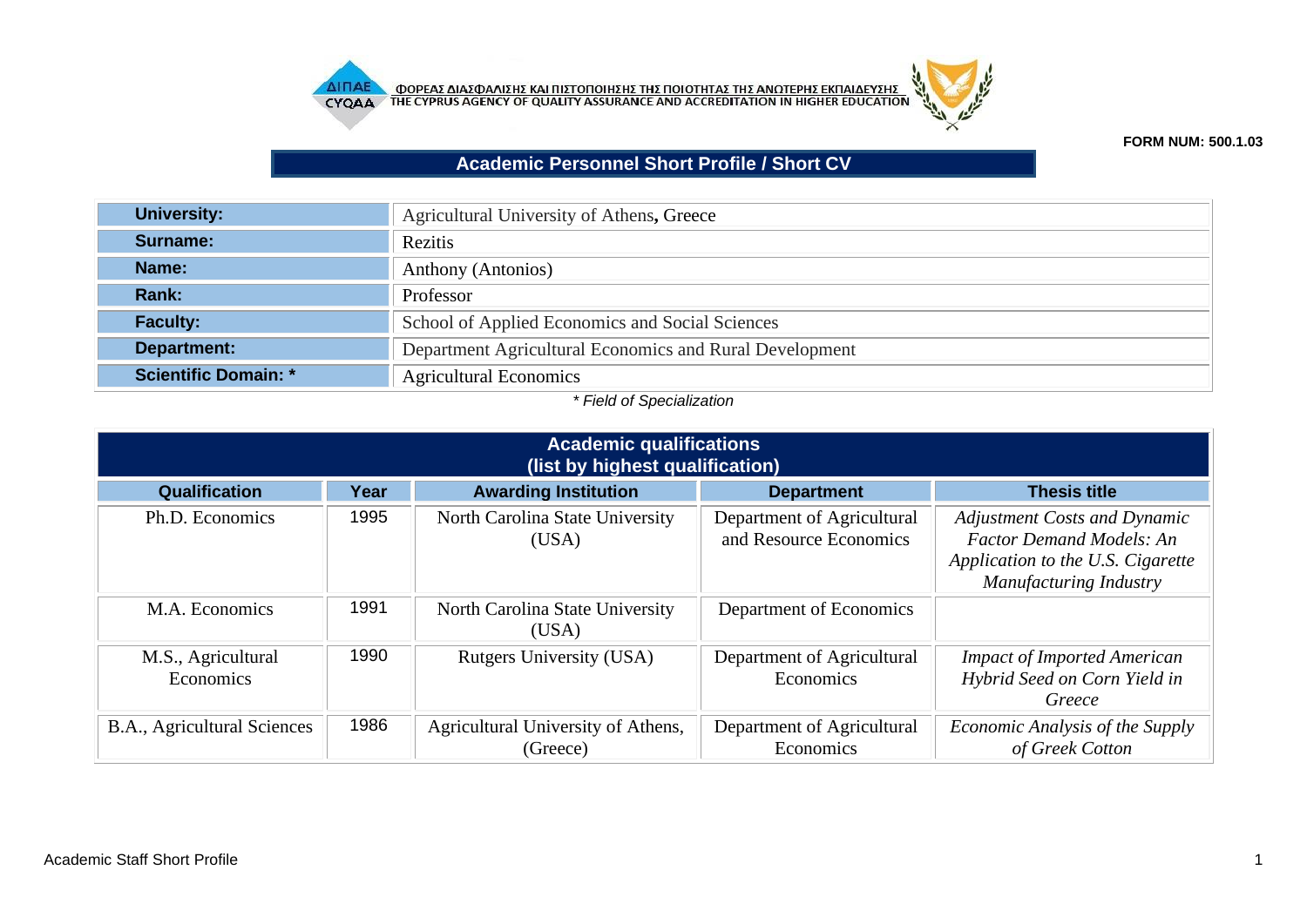| Employment history - List by the three (3) most recent |                             |                                    |                                                                                                   |                 |
|--------------------------------------------------------|-----------------------------|------------------------------------|---------------------------------------------------------------------------------------------------|-----------------|
|                                                        | <b>Period of employment</b> |                                    | <b>Location</b>                                                                                   | <b>Position</b> |
| <b>From</b>                                            | To                          | <b>Employer</b>                    |                                                                                                   |                 |
| 12.1.2018                                              | 3.7.2018                    | University of Patras, Greece       | Department of Business Administration<br>of Food and Agricultural Enterprises,<br>Agrinio, Greece | Professor       |
| 12.1.2015                                              | 11.1.2018                   | University of Helsinki,<br>Finland | Department of Economics and<br>Management, Helsinki, Finland                                      | Professor       |
| 26.4.2013                                              | 11.1.2015                   | University of Patras, Greece       | Department of Business Administration<br>of Food and Agricultural Enterprises,<br>Agrinio, Greece | Professor       |

|                    | Key refereed journal papers, monographs, books, conference publications etc. List the five (5) more recent and other<br>five (5) selected - (max total 10) |                                                                                                                                                       |                                           |                                                                                                    |      |                |
|--------------------|------------------------------------------------------------------------------------------------------------------------------------------------------------|-------------------------------------------------------------------------------------------------------------------------------------------------------|-------------------------------------------|----------------------------------------------------------------------------------------------------|------|----------------|
| <b>Ref. Number</b> | Year                                                                                                                                                       | <b>Title</b>                                                                                                                                          | <b>Other authors</b>                      | <b>Journal and</b><br><b>Publisher /</b><br><b>Conference</b>                                      | Vol. | <b>Pages</b>   |
|                    | 2021                                                                                                                                                       | On the joint volatility<br>dynamics in international<br>dairy commodity markets                                                                       | Gregor Kastner                            | Australian Journal of<br>Agricultural and<br>Resource Economics,<br>Wiley                          | 65   | $704 -$<br>728 |
| 2                  | 2021                                                                                                                                                       | <i>Investigating dynamic price</i><br>co-movements in the<br>international milk market<br>using copulas: the role of<br>trade agreements              | Andreas Rokopanos, and<br>Mike G. Tsionas | Economic Modelling,<br>Elsevier                                                                    | 95   | $215 -$<br>227 |
| 3                  | 2021                                                                                                                                                       | The Impact of the CAP Health<br>Check on the Price Relations<br>of the EU Food Supply Chain:<br>A Dynamic Panel Data<br><b>Cointegration Analysis</b> | Andreas Rokopanos                         | <b>International Journal</b><br>of Computational<br>Economics and<br>Econometrics,<br>Inderscience | 11   | 280-<br>303    |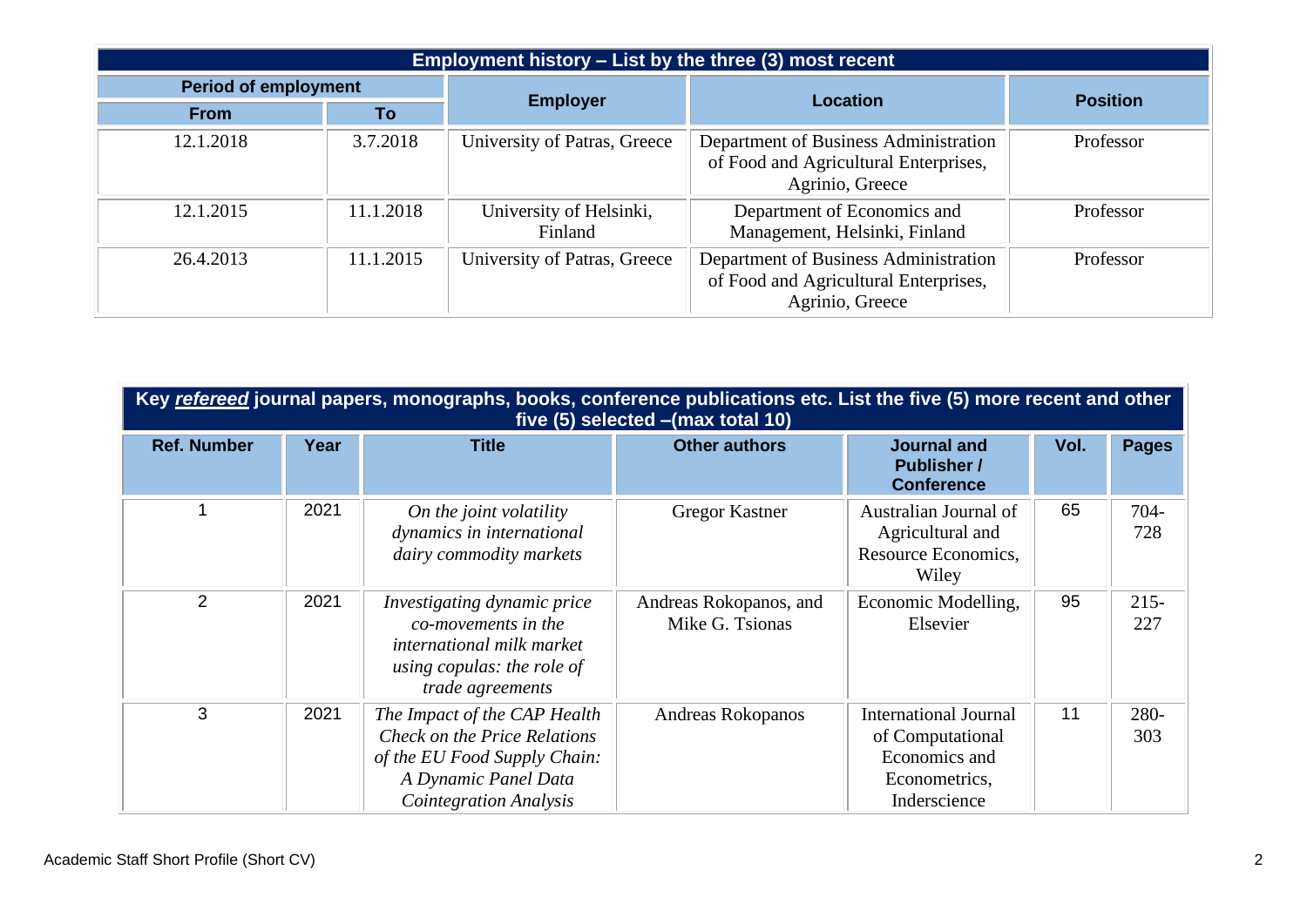| 4              | 2020 | <b>Investigating the Price</b><br>Volatility Transmission<br>Mechanism of Selected Fresh<br>Vegetable Chains in Greece                                                 | Dimitrios N. Pachis                         | Journal of<br>Agribusiness in<br>Development and<br>Emerging<br>Economies, Emerald | 10 | 587-<br>611    |
|----------------|------|------------------------------------------------------------------------------------------------------------------------------------------------------------------------|---------------------------------------------|------------------------------------------------------------------------------------|----|----------------|
| 5              | 2020 | <b>Principal Component</b><br>Volatility Analysis in<br><b>Agricultural Commodity</b><br><b>Futures</b>                                                                |                                             | <b>Applied Economics</b><br>Letters, Routledge                                     | 27 | 1327-<br>1333  |
| 6              | 2020 | Production under Input<br><b>Endogeneity and Farm-</b><br>Specific Risk Aversion:<br><b>Evidence from Contract</b><br>Farming and Bayesian<br>Method                   | Mishra, Ashok K., Mike G.<br><b>Tsionas</b> | European Review of<br>Agricultural<br>Economics, Oxford<br>Academic                | 47 | 591-<br>618    |
| $\overline{7}$ | 2020 | <b>Impact of Trade Liberalization</b><br>on Dairy Market Price co-<br>Movements Between the EU,<br>Oceania, and the United<br><b>States</b>                            | Andreas Rokopanos                           | The Australian<br>Journal of<br>Agricultural and<br>Resource Economics,<br>Wiley   | 63 | 472-<br>498    |
| 8              | 2019 | <b>Modeling Asymmetric Price</b><br>Transmission in the European<br><b>Food Market</b>                                                                                 | Mike Tsionas                                | Economic Modelling,<br>Elsevier                                                    | 76 | $216 -$<br>230 |
| 9              | 2019 | <b>Estimating Technical</b><br><b>Efficiency and Production</b><br><b>Risk under Contract</b><br>Farming: A Bayesian and<br><b>Stochastic Dominance</b><br>Methodology | Mishra, Ashok K., Mike G.<br><b>Tsionas</b> | Journal of<br>Agricultural<br>Economics, Wiley-<br><b>Blackwell</b>                | 70 | $353-$<br>371  |
| 10             | 2019 | Investigating price<br>transmission in the Finnish<br>Dairy Sector: An Asymmetric<br><b>NARDL</b> Approach                                                             |                                             | Empirical<br>Economics, Springer                                                   | 57 | $861 -$<br>900 |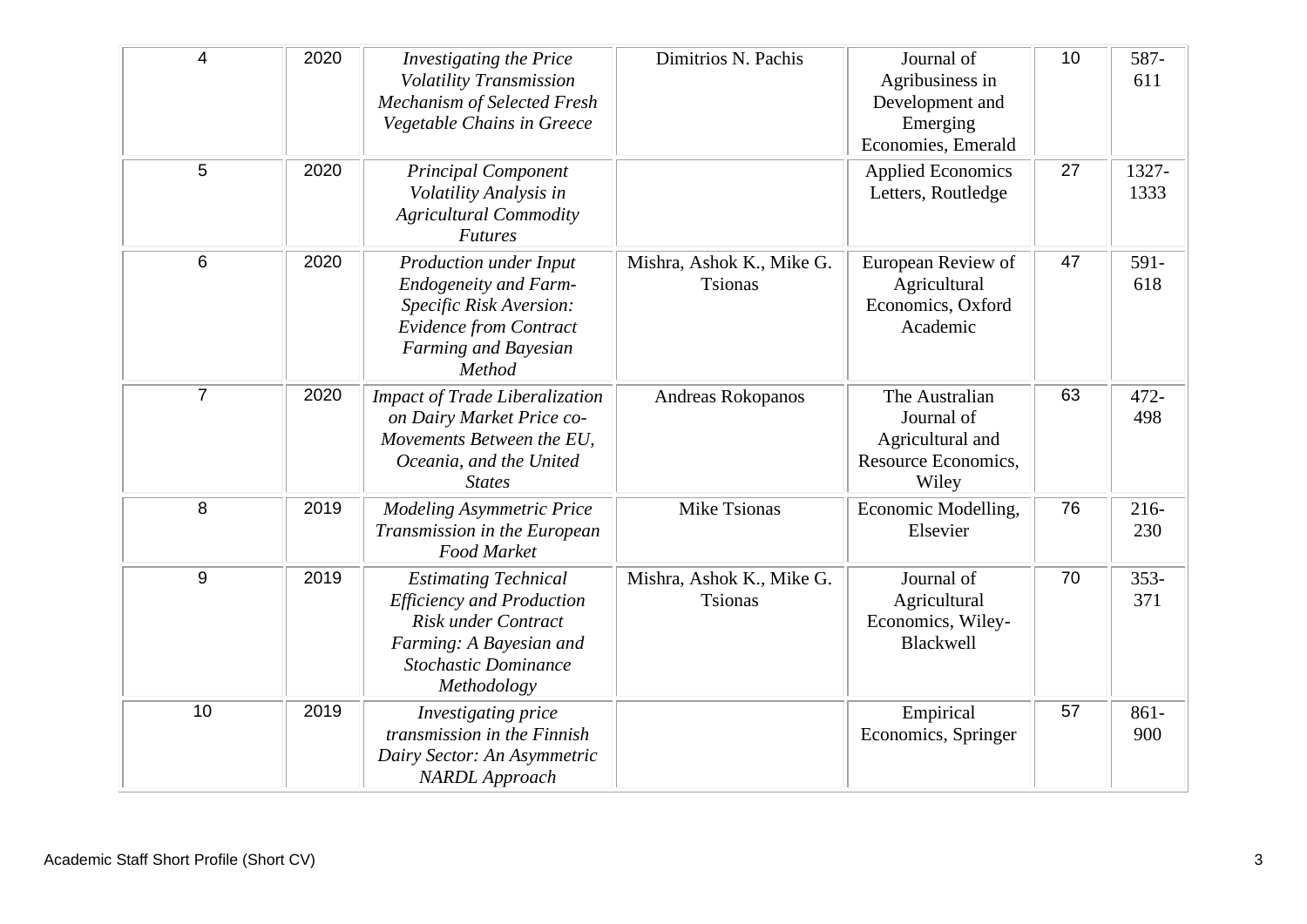|                       |                                          | Research Projects. List the five (5) more recent and other five (5) selected<br>(max total 10)                  |                                                                                                                                                                                                                                                                                      |                                                                                                         |
|-----------------------|------------------------------------------|-----------------------------------------------------------------------------------------------------------------|--------------------------------------------------------------------------------------------------------------------------------------------------------------------------------------------------------------------------------------------------------------------------------------|---------------------------------------------------------------------------------------------------------|
| Ref.<br><b>Number</b> | <b>Date</b>                              | <b>Title</b>                                                                                                    | <b>Funded by</b>                                                                                                                                                                                                                                                                     | <b>Project Role*</b>                                                                                    |
| 1                     | July 2021-<br>Dec. 2024                  | MATS - Making Agricultural Trade<br>Sustainable (RUR-21-2020)                                                   | Horizon 2020<br>program<br>(European Union)                                                                                                                                                                                                                                          | Scientific/Project Coordinator<br>(leader) of the Agricultural<br>University of Athens Research<br>Team |
| $\overline{2}$        | February<br>$2011 -$<br>February<br>2014 | Measuring Market Power in the Greek<br>Manufacturing Industry with Emphasis on<br>the Food Industry             | Heracleitus II (co-<br>financed by the<br>European Union<br>(European Social<br>Fund – ESF) and<br>Greek national<br>funds through the<br>operational<br>Program<br>"Education and<br>Lifelong<br>Learning" of the<br><b>National Strategic</b><br>Reference<br>Framework -<br>NSRF) | Scientific/Project Coordinator                                                                          |
| 3                     | February<br>$2011 -$<br>February<br>2014 | Investigating Price Transmission and<br>Volatility of Major Agricultural Products and<br><b>Food Categories</b> | Heracleitus II (co-<br>financed by the<br>European Union<br>(European Social<br>Fund – ESF) and<br>Greek national<br>funds through the<br>operational<br>Program                                                                                                                     | Scientific/Project Coordinator                                                                          |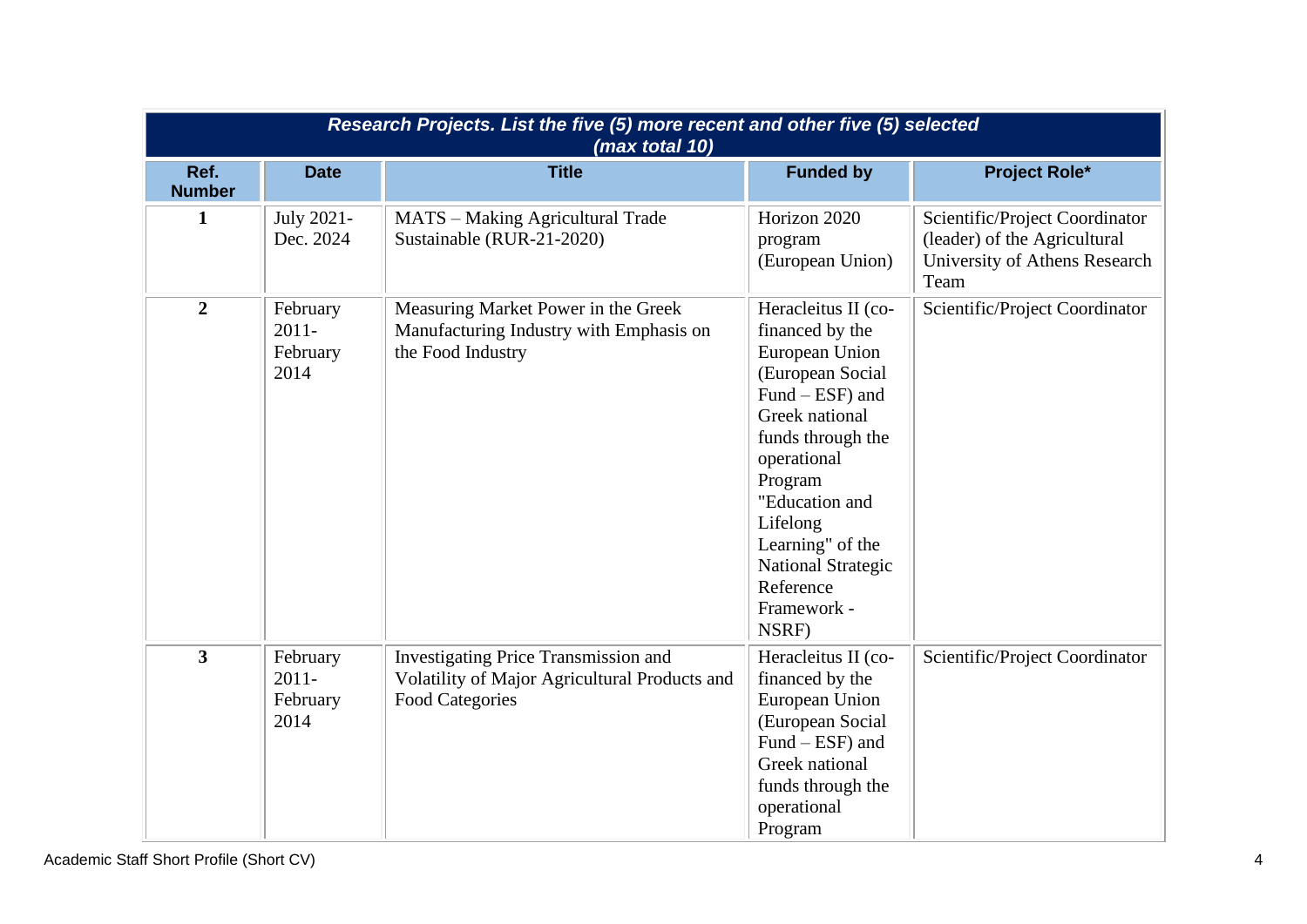|                         |                                       |                                                                                                                 | "Education and<br>Lifelong<br>Learning" of the<br><b>National Strategic</b><br>Reference<br>Framework -<br>NSRF)                                                                                                                    |                                |
|-------------------------|---------------------------------------|-----------------------------------------------------------------------------------------------------------------|-------------------------------------------------------------------------------------------------------------------------------------------------------------------------------------------------------------------------------------|--------------------------------|
| $\overline{\mathbf{4}}$ | September<br>$2012$ -June<br>2013     | <b>Investigating International Agricultural</b><br><b>Commodity Prices</b>                                      | Co-financed by the<br>European<br>Regional<br>Development<br>Fund and Greek<br>national funds<br>through the<br>operational<br>Program<br>"Targeting<br>Research in the<br>University of<br>Western Greece"<br>(code MIS<br>312122) | Scientific/Project Coordinator |
| 5                       | February<br>2008-<br>February<br>2010 | Investigating Price Transmission and<br>Volatility along the Supply Chain of Major<br><b>Livestock Products</b> | University of<br>Ioannina funds<br>through the<br>Operational<br>Program<br>"Supporting the<br><b>Best Research</b><br>Project                                                                                                      | Scientific/Project Coordinator |
| $6\phantom{1}$          | <b>July 2005-</b><br>Oct. 2005        | Studying of tobacco cultivation restructuring<br>with other competitive crops                                   | University of<br>Ioannina                                                                                                                                                                                                           | , Research Team Member         |
| $\overline{7}$          | Sep. 1995 -<br>Dec. 1996              | Econometric Forecasting Models for Flue-<br>cured and Burley Tobaccos                                           | Department of<br>Agricultural and<br>Resource                                                                                                                                                                                       | Researcher                     |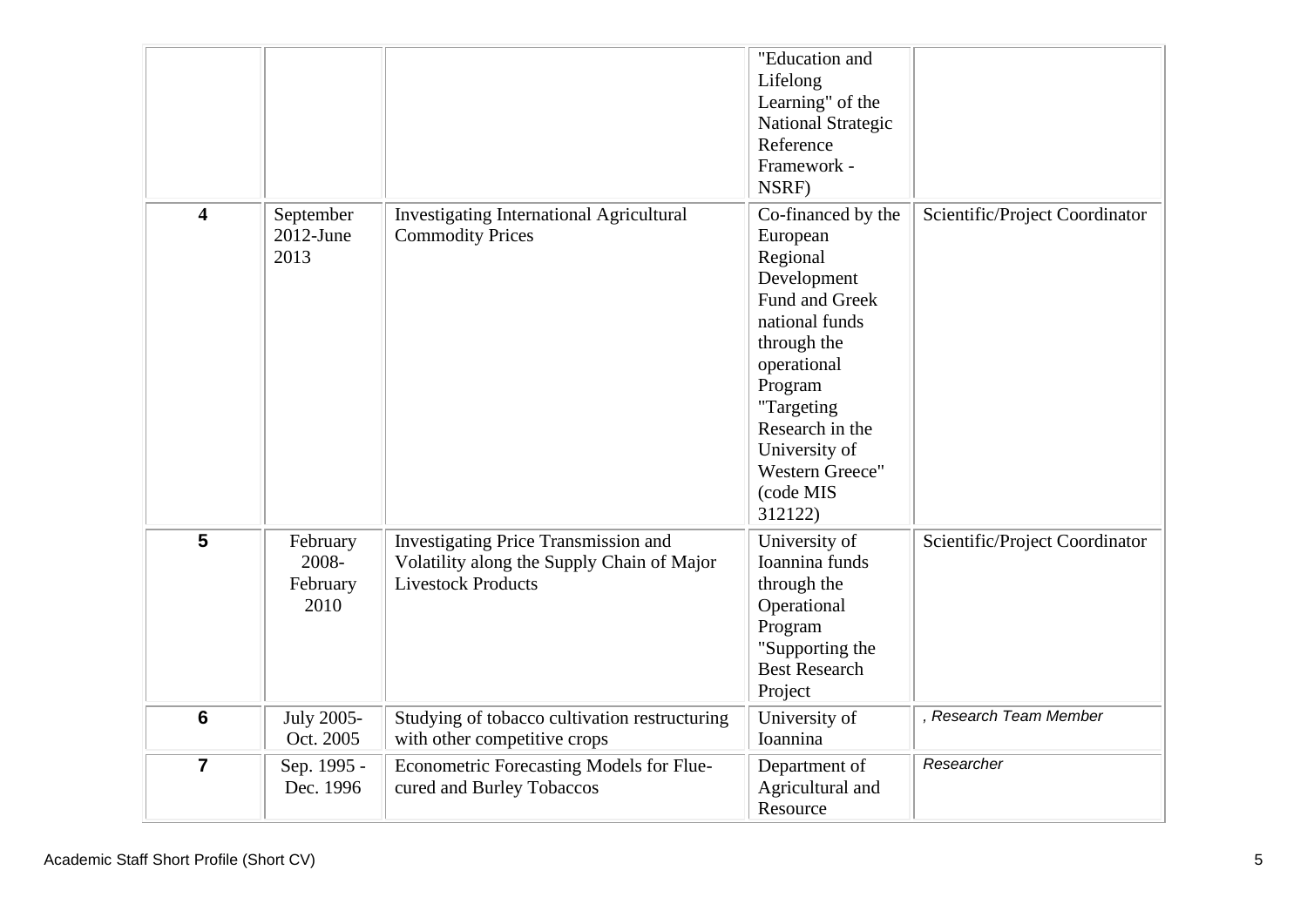|   |                            |                                                                                                                             | Economics,<br>NCSU, USA                                                  |            |
|---|----------------------------|-----------------------------------------------------------------------------------------------------------------------------|--------------------------------------------------------------------------|------------|
| 8 | Jan. 1997 -<br>June 1997   | <b>Economic and Socioeconomic Factors</b><br>Affecting Consumer Purchases of Fall<br><b>Nursery Products</b>                | Department of<br>Agricultural and<br>Resource<br>Economics,<br>NCSU, USA | Researcher |
| 9 | Aug. $1992 -$<br>July 1995 | The Distribution of the Fruits of<br><b>Technological Progress for Flue-Cured</b><br>Tobacco: A Market Equilibrium Approach | Department of<br>Agricultural and<br>Resource<br>Economics,<br>NCSU, USA | Researcher |

*\*Project Role: i.e. Scientific/Project Coordinator, Research Team Member, Researcher, Assistant Researcher, other*

|                    |                            |                                                               | Consulting Services and/or Participation in Councils / Boards/ Editorial Committees.<br>List the five (5) more recent |                                                                                                                                                                                                                                                                      |
|--------------------|----------------------------|---------------------------------------------------------------|-----------------------------------------------------------------------------------------------------------------------|----------------------------------------------------------------------------------------------------------------------------------------------------------------------------------------------------------------------------------------------------------------------|
| <b>Ref. Number</b> | <b>Period</b>              | <b>Organization</b>                                           | <b>Title of Position or Service</b>                                                                                   | <b>Key Activities</b>                                                                                                                                                                                                                                                |
| 1                  | 2020-present               | Science<br>Connect -<br>European<br>Science<br>Foundation     | <b>ESF College of Expert Reviewers -</b><br><b>European Science Foundation</b>                                        | Reviewing and assessing the quality<br>of scientific projects.                                                                                                                                                                                                       |
| $\mathbf{2}$       | 21 to 24 September<br>2020 | Latvia<br>University of<br>Agriculture                        | Member of the accreditation<br>committee in the assessment of<br>study direction "Economics"                          | Assessment of study direction<br>"Economics"                                                                                                                                                                                                                         |
| 3                  | June 2020                  | European<br>Science<br>Foundation<br>(ESF)-Science<br>Connect | Evaluator                                                                                                             | Evaluator of an application<br>submitted to the Call for Junior and<br>Senior Research Projects of the<br><b>Research Foundation Flanders</b><br>(FWO): Invitation from the<br><b>European Science Foundation</b><br>(ESF)-Science Connect<br>( <u>www.esf.org</u> ) |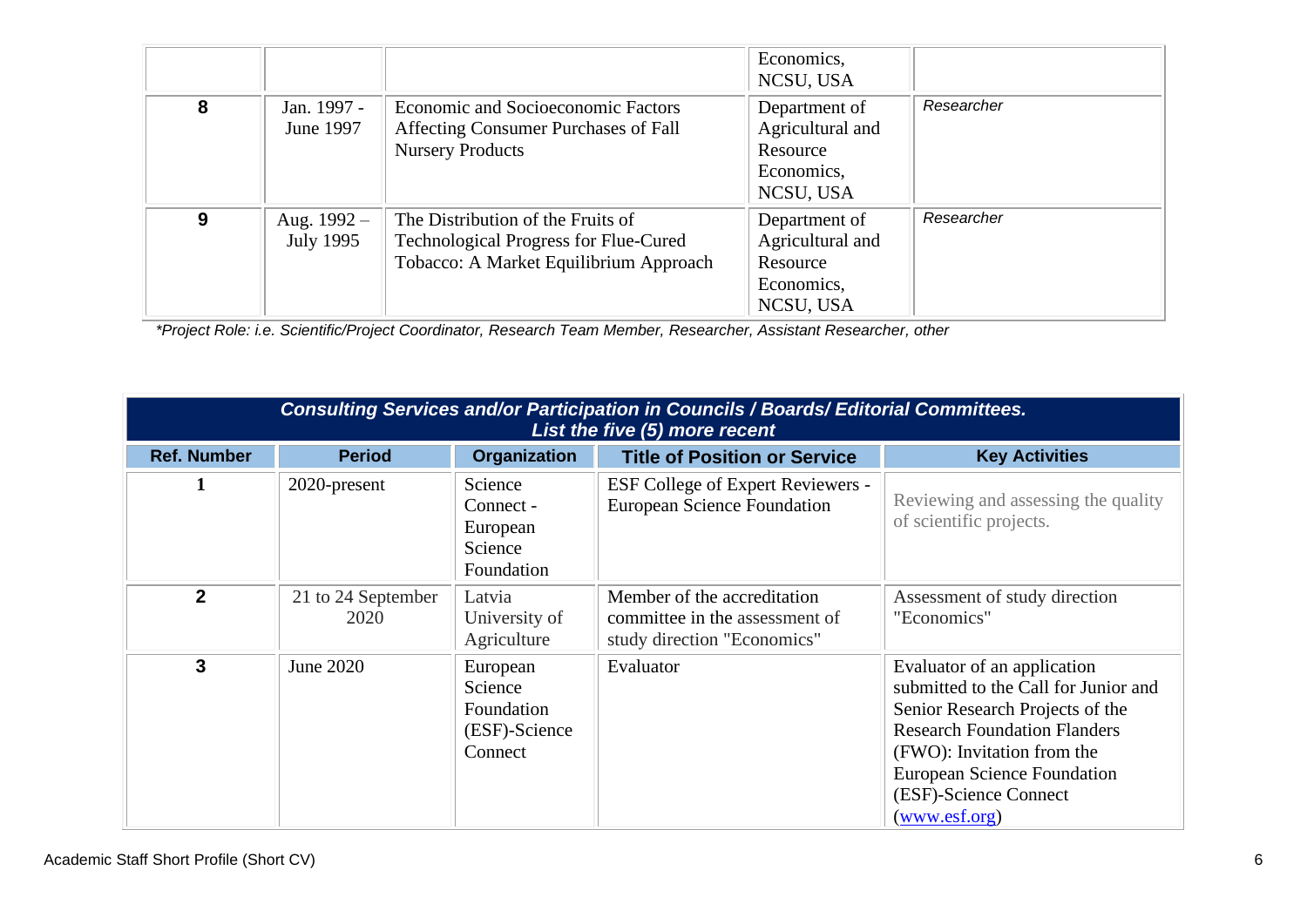| December 2012-<br>December 2014                               | Region of<br><b>Western Greece</b>                          | <b>Research Advisor</b> | Advisor on issues related to<br>agricultural policy and food markets<br>economic functioning and<br>forecasting |
|---------------------------------------------------------------|-------------------------------------------------------------|-------------------------|-----------------------------------------------------------------------------------------------------------------|
| April 2010-June<br>2010 and November<br>2010-December<br>2011 | Hellenic<br>Ministry of<br>Rural<br>Development<br>and Food | <b>Research Advisor</b> | Advisor on issues related to changes<br>in the "Common Agricultural"<br>Policy" after the year of 2013          |

|                       | Awards / International Recognition (where applicable). List the five (5) more recent and other five (5) selected.<br>(max total 10) |                                                      |                                                 |  |  |  |
|-----------------------|-------------------------------------------------------------------------------------------------------------------------------------|------------------------------------------------------|-------------------------------------------------|--|--|--|
| Ref.<br><b>Number</b> | <b>Date</b>                                                                                                                         | <b>Title</b>                                         | <b>Awarded by:</b>                              |  |  |  |
|                       | 2004                                                                                                                                | Journal Quality of Published Research Paper<br>Award | Spoudai (Journal)                               |  |  |  |
| C.                    | 2017-2021                                                                                                                           | <b>Reviewer Certificate Award</b>                    | Agribusiness: An International Journal (Journl) |  |  |  |
| 3                     | 2008-2021                                                                                                                           | Marquis Who's Who in the World Award<br>Recognition  | Marquis Who's Who in the World                  |  |  |  |
|                       | 1991, 1995                                                                                                                          | Member of the Phi Kappa Phi honor society            | Phi Kappa Phi honor society (USA)               |  |  |  |

|                       |                  |                                                                                    | Other Achievements. List the five (5) more recent and other five (5) selected.<br>(max total 10) |
|-----------------------|------------------|------------------------------------------------------------------------------------|--------------------------------------------------------------------------------------------------|
| Ref.<br><b>Number</b> | <b>Date</b>      | <b>Title</b>                                                                       | <b>Key Activities:</b>                                                                           |
|                       | 2018-<br>present | President of the "Hellenic Association"<br>of Agricultural Economists<br>(ETAGRO)" | President of the "Hellenic Association of Agricultural Economists (ETAGRO)"                      |